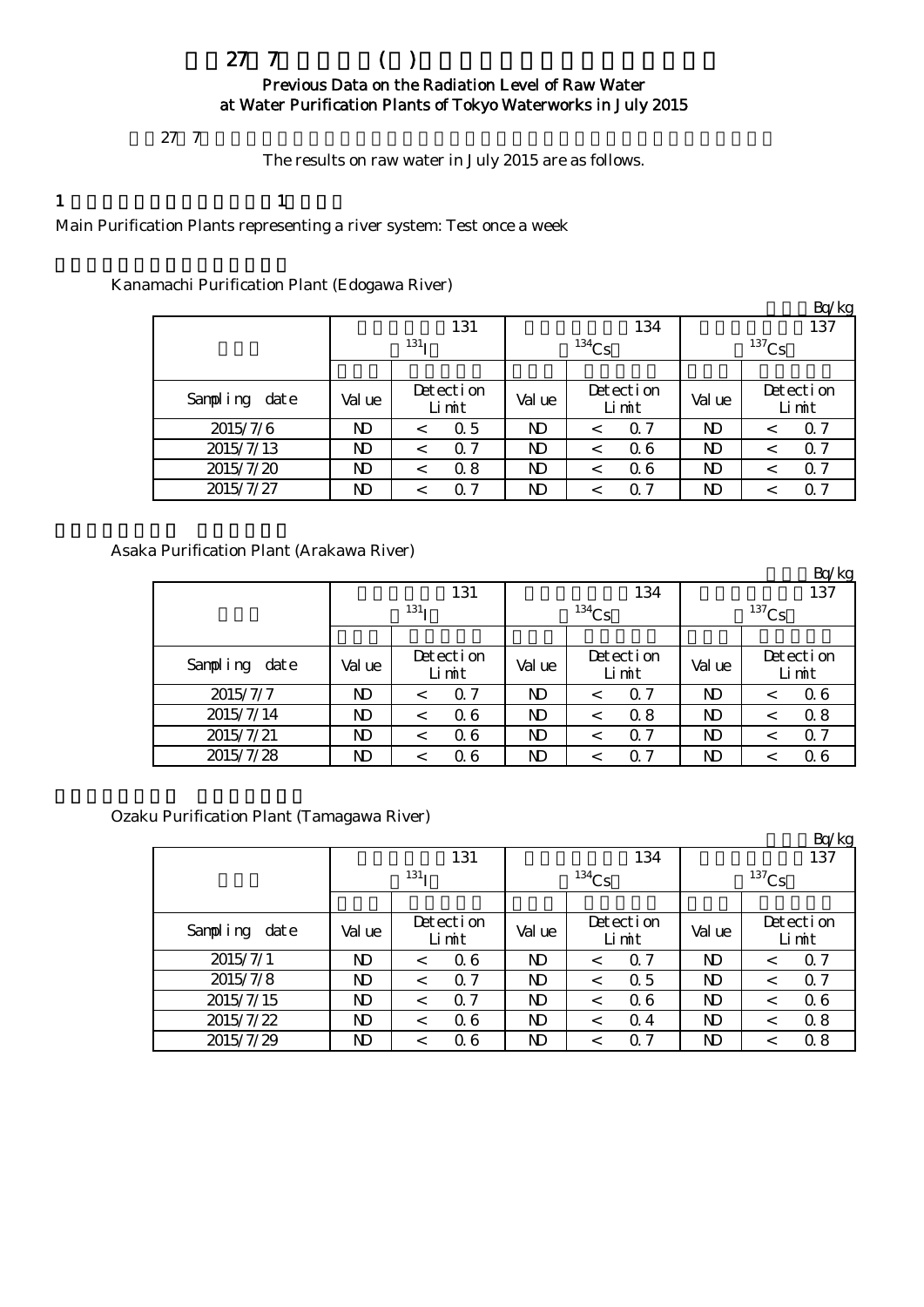## Higashi-murayama Purification Plant (Tamagawa Arakawa River)

|               |        |                    |           |                    |        | <b>E</b> q/kg      |  |  |
|---------------|--------|--------------------|-----------|--------------------|--------|--------------------|--|--|
|               |        | 131                |           | 134                | 137    |                    |  |  |
|               |        | 131 <sub>T</sub>   |           | $^{134}Cs$         |        | $137$ Cs           |  |  |
|               |        |                    |           |                    |        |                    |  |  |
| Sampling date | Val ue | Detection<br>Limit | Val ue    | Detection<br>Limit | Val ue | Detection<br>Limit |  |  |
| 2015/7/2      | ND     | 06<br><            | <b>ND</b> | $\Omega$ 7         | N)     | $\alpha$ 7<br><    |  |  |
| 2015/7/9      | ND     | Q 7<br>$\,<\,$     | ND        | 0.5                | ND     | 0.8<br><           |  |  |
| 2015/7/16     | ND     | $\alpha$ 7<br><    | ND        | $\Omega$ 7         | ND     | $\alpha$ 7<br><    |  |  |
| 2015/7/23     | ND     | 0.8<br>$\,<\,$     | ND        | $\Omega$ 7         | ND     | 0.9<br><           |  |  |
| 2015/7/30     | ND     | Q 6                | ND        | Q 7                | ND     | 0.8                |  |  |

# Nagasawa Purification Plant (Sagamigawa River)

|               |        |                          |           |                       |            | Bq/kg                 |  |  |
|---------------|--------|--------------------------|-----------|-----------------------|------------|-----------------------|--|--|
|               |        | 131                      |           | 134                   | 137        |                       |  |  |
|               |        | 131 <sub>T</sub>         |           | $^{134}Cs$            | $^{137}Cs$ |                       |  |  |
|               |        |                          |           |                       |            |                       |  |  |
| Sampling date | Val ue | Detection<br>Limit       | Val ue    | Detection<br>Limit    | Val ue     | Detection<br>Limit    |  |  |
| 2015/7/3      | ND.    | 06<br><                  | <b>ND</b> | $\Omega$ 7            | <b>ND</b>  | $\Omega$ 7<br><       |  |  |
| 2015/7/10     | ND     | $\Omega$ 7<br>$\,<\,$    | ND        | $\Omega$ 7<br>$\,<\,$ | ND         | $\alpha$ 7<br>$\,<\,$ |  |  |
| 2015/7/17     | ND     | 7<br>$\Omega$<br>$\,<\,$ | <b>ND</b> | 06<br>≺               | <b>ND</b>  | 06<br><               |  |  |
| 2015/7/24     | ND     | $\alpha$ 7<br>$\,<\,$    | ND        | 06<br>$\,<\,$         | ND         | 06<br>≺               |  |  |
| 2015/7/31     | ND     | 7<br>Ω                   | ND        | Q 7                   | ND         | Q 6                   |  |  |

#### 2 and  $\lambda$  1

# Other Main Purification Plants: Test mostly once a month

|                      |                           |                      |              |                  |                    |              |                    |     |              |         | $DQ$ kg            |
|----------------------|---------------------------|----------------------|--------------|------------------|--------------------|--------------|--------------------|-----|--------------|---------|--------------------|
|                      |                           |                      | 131          |                  |                    |              |                    | 134 | 137          |         |                    |
|                      |                           |                      |              | 131 <sub>T</sub> |                    | $134$ Cs     |                    |     | $137$ Cs     |         |                    |
|                      |                           |                      |              |                  |                    |              |                    |     |              |         |                    |
| Monitoring<br>poi nt | <b>Vater</b><br>resource  | Sampling<br>$\det e$ | Val ue       |                  | Detection<br>Limit |              | Detection<br>Limit |     | Val ue       |         | Detection<br>Limit |
| Kinuta               | Tanagawa<br><b>R</b> ver  | 2015/7/1             | $\mathbf{D}$ | $\prec$          | Q 9                | $\mathbf{D}$ | $\lt$              | 0.8 | $\mathbf{D}$ | $\,<\,$ | $\mathbf{1}$       |
| Sakai                | Tanagawa<br><b>R</b> iver | 2015/7/2             | $\mathbf{D}$ | $\lt$            | 0.7                | $\mathbf{D}$ | $\lt$              | 06  | $\mathbf{D}$ | $\lt$   | 0.5                |
| Masato               | Edogava<br><b>R</b> ver   | 2015/7/7             | $\mathbf{D}$ | $\lt$            | 0.7                | $\mathbf{D}$ | $\lt$              | 0.5 | $\mathbf{D}$ | $\lt$   | Q 7                |
| MIsono               | Arakawa<br><b>R</b> ver   | 2015/7/7             | $\mathbf{D}$ | $\lt$            | 0.7                | $\mathbf{D}$ | $\lt$              | Q 7 | $\mathbf{D}$ | $\lt$   | 0.7                |
| Ki nut ashi no       | Tanagawa<br><b>R</b> ver  | 2015/7/8             | $\mathbf{D}$ | $\lt$            | 0.8                | $\mathbf{N}$ | $\lt$              | 0.8 | $\mathbf{D}$ | $\,<$   | 0.8                |

 $R_{\alpha}/k_{\alpha}$ 

 $B_0/ka$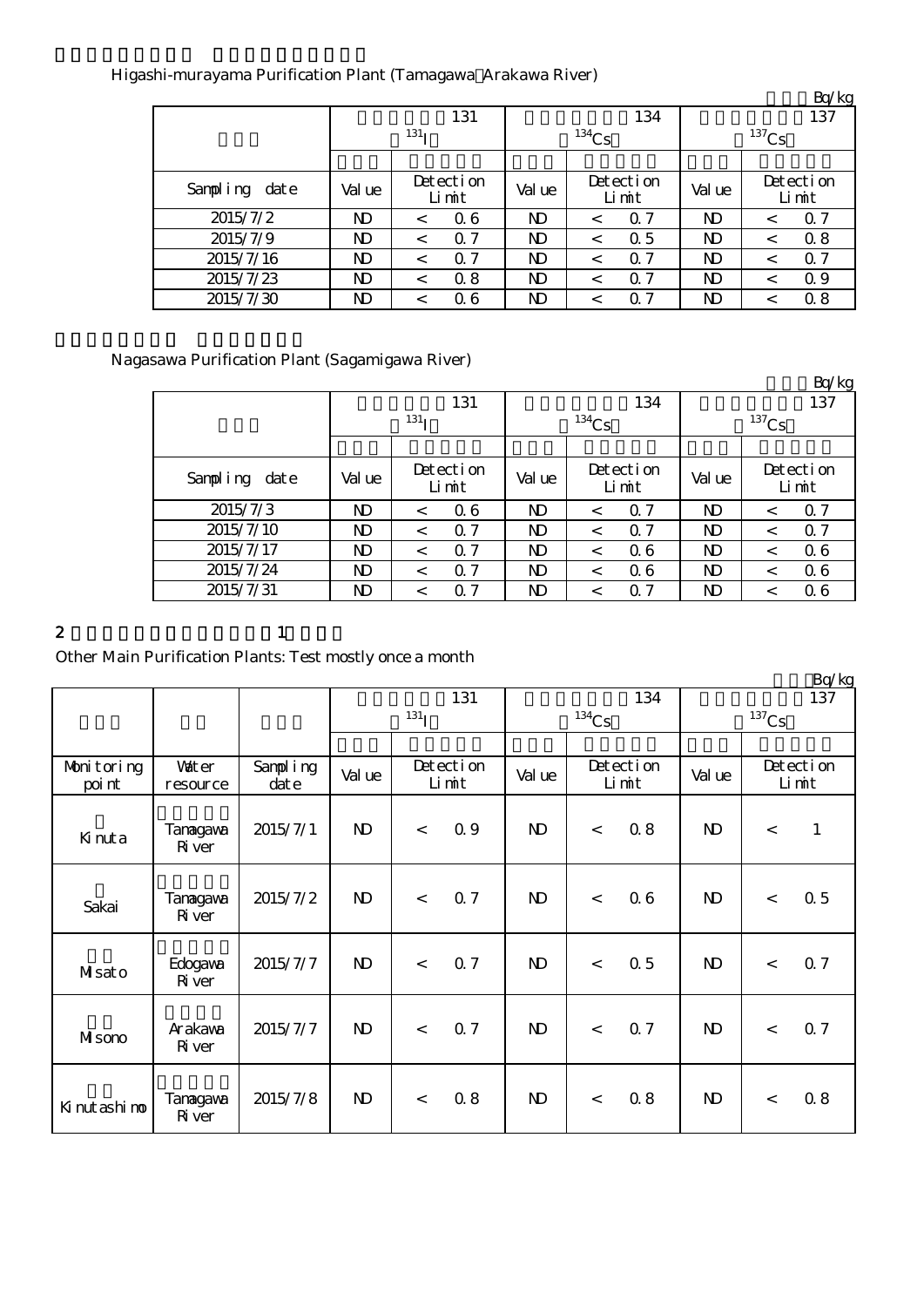Water purification plants using surface water, subsoil water, or shallow well water in Tama Area: Test mostly once a month

|                  |                      |              |            |                    |              |                          |     |              |       | Bq/kg              |
|------------------|----------------------|--------------|------------|--------------------|--------------|--------------------------|-----|--------------|-------|--------------------|
|                  |                      |              |            | 131                |              |                          | 134 | 137          |       |                    |
|                  |                      |              | $^{131}$ I |                    |              | $^{134}\mathrm{Cs}$      |     | $137$ Cs     |       |                    |
|                  |                      |              |            |                    |              |                          |     |              |       |                    |
| Monitoring point | Sampling<br>$\det e$ | Val ue       |            | Detection<br>Limit |              | Detection<br>Limit       |     | Val ue       |       | Detection<br>Limit |
| Tokura           | 2015/7/7             | $\mathbf{D}$ | $\lt$      | 0.7                | $\mathbf{D}$ | $\overline{\phantom{a}}$ | 0.7 | $\mathbf{D}$ | $\lt$ | 0.7                |
| N ppara          | 2015/7/9             | $\mathbf{D}$ | $\prec$    | <b>Q</b> 7         | $\mathbf{D}$ | $\lt$                    | 0.6 | $\mathbf{D}$ | $\lt$ | 0.8                |
| H kava           | 2015/7/9             | $\mathbf{D}$ | $\prec$    | 06                 | $\mathbf{D}$ | $\prec$                  | 0.8 | $\mathbf{D}$ | $\lt$ | 06                 |
| Tanasava         | 2015/7/15            | $\mathbf{N}$ | $\,<\,$    | 0.8                | $\mathbf{D}$ | $\,<$                    | 06  | $\mathbf{D}$ | $\,<$ | 0.7                |
| <b>Q</b> aba     | 2015/7/15            | $\mathbf{N}$ | $\lt$      | 0.8                | $\mathbf{D}$ | $\overline{\phantom{a}}$ | Q 7 | $\mathbf{D}$ | $\lt$ | <b>Q</b> 7         |
| Fukasawa         | 2015/7/16            | $\mathbf{N}$ | $\,<$      | 06                 | $\mathbf{D}$ | $\,<$                    | 0.7 | $\mathbf{D}$ | $\,<$ | 0.7                |
| <b>Ogouchi</b>   | 2015/7/22            | $\mathbf{D}$ | $\prec$    | Q <sub>7</sub>     | $\mathbf{D}$ | $\lt$                    | 06  | $\mathbf{D}$ | $\,<$ | 0.8                |
| Hmura            | 2015/7/22            | $\mathbf{D}$ | $\,<\,$    | 0.7                | $\mathbf{D}$ | $\,<$                    | 0.7 | $\mathbf{D}$ | $\,<$ | 0.7                |

#### surface water

#### subsoil water

|                  |                  | 131          |                    |                |              |                    | 134 | $L_V$ $R_S$<br>137 |                |                    |
|------------------|------------------|--------------|--------------------|----------------|--------------|--------------------|-----|--------------------|----------------|--------------------|
|                  |                  |              | $^{131}I$          |                | $134$ Cs     |                    |     | $137$ Cs           |                |                    |
|                  |                  |              |                    |                |              |                    |     |                    |                |                    |
| Monitoring point | Sampling<br>date | Val ue       | Detection<br>Limit |                | Val ue       | Detection<br>Limit |     | Val ue             |                | Detection<br>Limit |
| Chi gasedai ni   | 2015/7/8         | $\mathbf{D}$ | $\lt$              | Q <sub>7</sub> | $\mathbf{D}$ | $\lt$              | 06  | $\mathbf{D}$       | $\,<$          | 0.7                |
| H nat awada      | 2015/7/8         | $\mathbf{N}$ | $\,<\,$            | 06             | $\mathbf{D}$ | $\lt$              | 06  | $\mathbf{D}$       | $\,<$          | 0.8                |
| Nari ki          | 2015/7/14        | $\mathbf{N}$ | $\lt$              | 0.7            | $\mathbf{D}$ | $\lt$              | 0.5 | $\mathbf{D}$       | $\overline{a}$ | <b>Q</b> 7         |
| Fut anat ao      | 2015/7/14        | $\mathbf{N}$ | $\,<$              | <b>Q7</b>      | $\mathbf{D}$ | $\lt$              | 0.7 | $\mathbf{D}$       | $\,<$          | 06                 |
| Savai dai i chi  | 2015/7/23        | $\mathbf{N}$ | $\lt$              | Q <sub>7</sub> | $\mathbf{D}$ | $\lt$              | 06  | $\mathbf{D}$       | $\,<$          | 0.7                |
| Savai dai ni     | 2015/7/23        | $\mathbf{N}$ | $\lt$              | 0.7            | $\mathbf{D}$ | $\lt$              | 06  | $\mathbf{D}$       | $\,<$          | 0.7                |
| Takat suki       | 2015/7/27        | $\mathbf{N}$ | $\lt$              | 0.7            | $\mathbf{D}$ | $\lt$              | 0.7 | $\mathbf{D}$       | $\lt$          | 0.8                |
| MIt akesann      | 2015/7/27        | $\mathbf{N}$ | $\,<\,$            | 06             | $\mathbf{D}$ | $\lt$              | 0.7 | $\mathbf{D}$       | $\,<$          | 0.8                |

 $R_0/k_0$